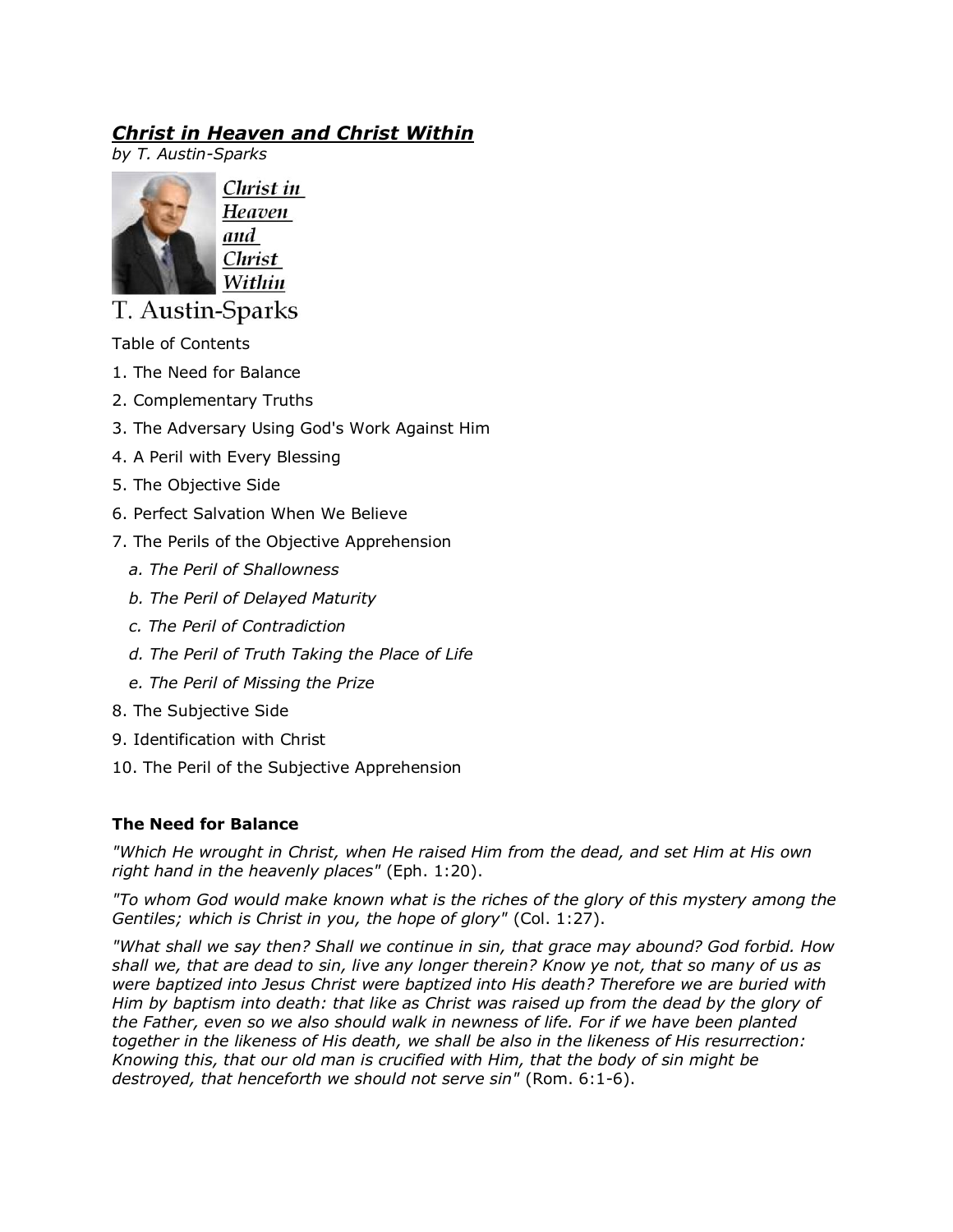*"There is therefore now no condemnation to them which are in Christ Jesus, who walk not after the flesh, but after the Spirit. For the law of the Spirit of life in Christ Jesus hath made me free from the law of sin and death"* (Rom. 8:1-2).

*"Who shall lay any thing to the charge of God's elect? It is God that justifieth. Who is he that condemneth? It is Christ that died, yea rather, that is risen again, Who is even at the right hand of God, Who also maketh intercession for us"* (Rom. 8:33-34).

We feel the importance of saying a word with regard to Christ in heaven and Christ within the believer, that is, what is objective and what is subjective. It is tremendously important that we should keep a proper balance of truth. A very great deal of our trouble is because of there being an unbalanced emphasis upon some aspect of truth. It is good to know the truth, and it is good to rejoice in it, but it is just possible that even truth may get us into trouble. There are many perils lying in the direction of truth, even spiritual truth; and there are not a few of the Lord's people who have fallen into those perils. It is not that they suffer from want of light, but they are suffering very much because they have not got their light properly adjusted and balanced. Thus it becomes very necessary for us to get things in their right perspective and proportion. Preponderance on any one side will always lead to spiritual injury, and very often to disaster. The history of many instrumentalities which have been raised up and used by the Lord is eventually the sad story of a loss of power and effectiveness because of striking an unbalanced emphasis, of putting some side of truth in a place out of proportion to that which is complementary to it.

# **Complementary Truths**

It is not just a matter of being all-round, that is, of having everything and being in everything; but in the constitution of a body we find that one law is balanced by another. All the laws, of course, are necessary, and it is important to give due place to every function in our bodies; but there run parallel laws and functions, one balances the other. There is that which is complementary to something else. These two things are, as it were, twins, running together, and to over-emphasize or over-develop one means to throw the whole order out, and to bring about quite serious limitation and weakness, and to make things far less effective than they should be.

So it is in spiritual matters. There are always balancing truths. There is one thing, but there is something which goes with it, and which keeps it in its right measure, and causes it to fulfil its purpose and to serve its end most effectively. There is this order in the Divine creation - one thing is necessary to another to make that other fulfil its purpose to the full. That is where balance has to be observed and maintained.

#### **The Adversary Using God's Work Against Him**

Then we must remember that the adversary is always wanting to use God's own work and God's own truth against God Himself. That fact is made very clear in the Scriptures, and we may observe it in experience and in spiritual history. This line of action is more successful for the adversary than perhaps any other, because the result is that he immediately prejudices God's work and God's truth. He closes the door to the acceptance of what is of God simply by using it against God, and one of his most successful methods is that of securing an over-emphasis or an unbalanced apprehension of Divine truth. You will see what I mean as we go on.

#### **A Peril with Every Blessing**

So that with every Divine blessing there is a peril. Wherever there is something which is really from the Lord, that has linked with it its own peculiar peril.

Now these are merely general observations, as leading up to this brief meditation along the specific line of what is objective and what is subjective as to the work of the Lord Jesus for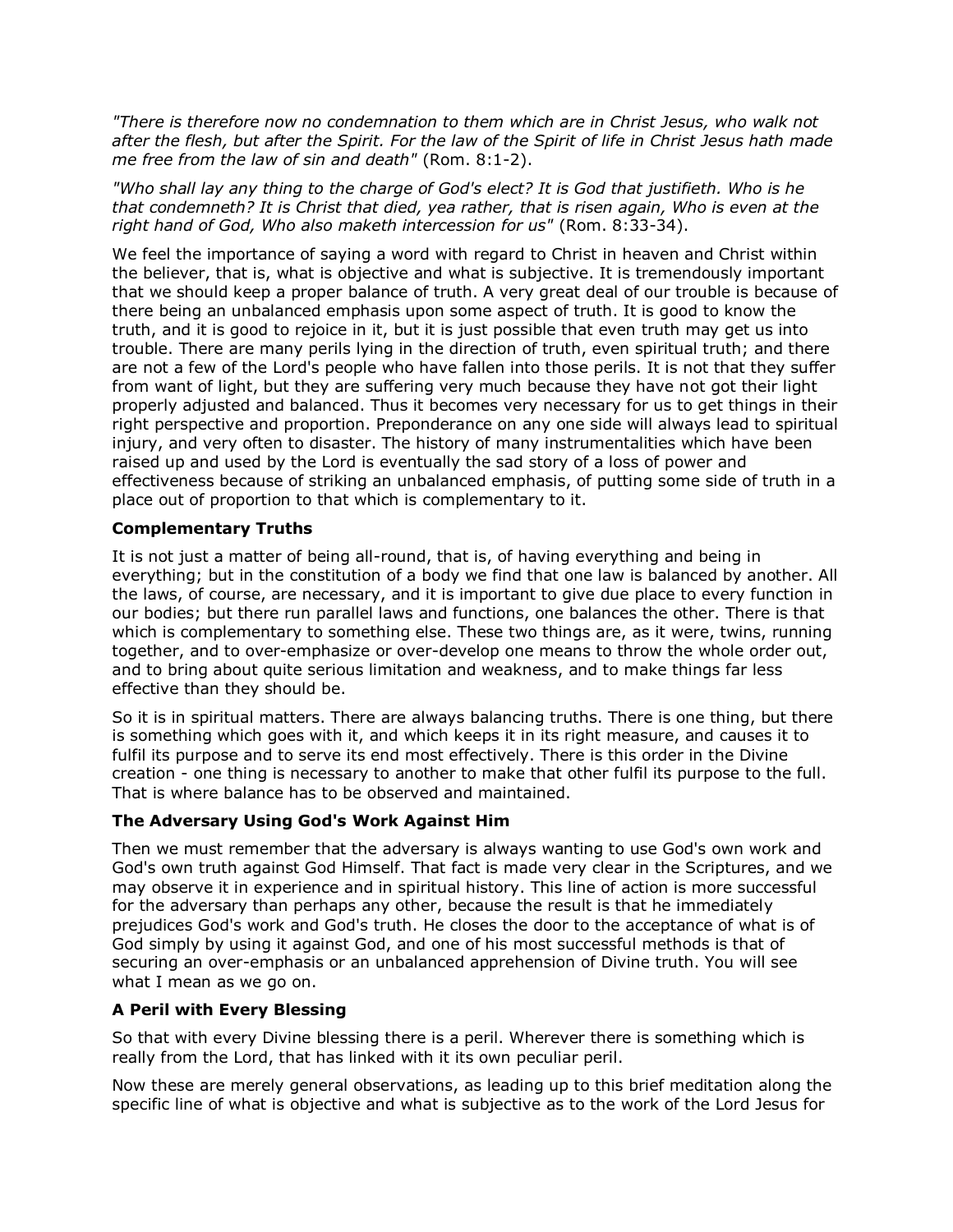and in the believer. We will look at both of these separately very briefly, seeing what the blessing is and what the perils are.

# **The Objective Side**

We take the objective side first, the Lord Jesus presented to us as in heaven. We know that He is there, and we know that a very great deal is said in the Word about His being there; but why is He there? In the first place: How did He get there?

Now you will notice if you look into the Word that whenever the heavenly side of the ascension of the Lord Jesus is presented, that is, whenever the matter is looked at from above, it does not speak about His going up or His ascension, but it speaks about His being received up. In the first chapter of the Book of the Acts it is recorded that as the disciples were looking up into heaven after the Lord Jesus had been taken up from among them, two angels appeared and said to them: "Ye men of Galilee, why stand ye looking into heaven? This Jesus, Who was *received up..."* (The Authorized Version says "taken up"). That is an angelic, or a heavenly, standpoint, and the word "received" represents something more than just the fact that He ascended to heaven. It carries with it this fact, that it would be impossible for the Lord Jesus to be received in heaven if He had not perfectly accomplished the work which He came from heaven to do. In effect, heaven would have been closed to Him; heaven would have had to say to Him, 'But You have not done the work; there can be no reception until You have'. But it was because He had perfected the work which He came to do, and there was nothing more to be added to it, that heaven received Him, and it was a great reception!

Psalm 24 gives us some idea of what that reception was: "Lift up your heads, O ye gates; and be ye lifted up, ye everlasting doors: and the King of glory will come in. Who is the King of glory? The Lord strong and mighty, the Lord mighty in battle." You see, it implies the work that He has done by His Cross, in overthrowing all His and our enemies, meeting all the demand of human need in the matter of salvation, perfecting our salvation. And so He *is received up,* and is at the right hand of God; and the right hand is always in Scripture the place of strength and honour. He is at the right hand of God because the work which He came to do was finished. That is, our salvation has been perfected by and in the Lord Jesus. There is nothing whatever for Him to add to it. That is the most elementary thing to say, and yet it is so foundational. So many of the Lord's people have not yet entered into the joyful appreciation of that - that the Lord Jesus really has given the last stroke and the last touch to our salvation; that when heaven received Him, heaven set its seal to the perfected work of His Cross; and that He is there in possession of a salvation which has not still to be accomplished but which is final, full, complete, utter.

#### **Perfect Salvation When We Believe**

Our salvation rests upon our faith acceptance of that, not of anything subsequent to that. In the day in which we believe in the Lord Jesus on the ground of the perfection of the work of His Cross, we receive perfection of salvation, and enter into all that salvation to its very last degree. We shall never - though we were to live for centuries on this earth, - we shall never *in Christ* be one little bit more perfect than we are in Him in the very moment that we believe. All that is made good to us in the day that we believe. There are no questions, no hazards, no risks, the thing is settled, it is ours; full and complete *in Christ.* The Blood of the Lord Jesus has dealt with the whole sin question, root and branch, once and for all, for us. The question of condemnation has been for ever settled. You cannot have anything more utter than this - NO condemnation! "There is no condemnation to them that are in Christ Jesus." It does not say: 'There is no condemnation to those who have faithfully been going on with the Lord for years'. It says: "to them that are in Christ Jesus." And when are you in Christ? You are in Christ the moment that you believe in relation to His work on the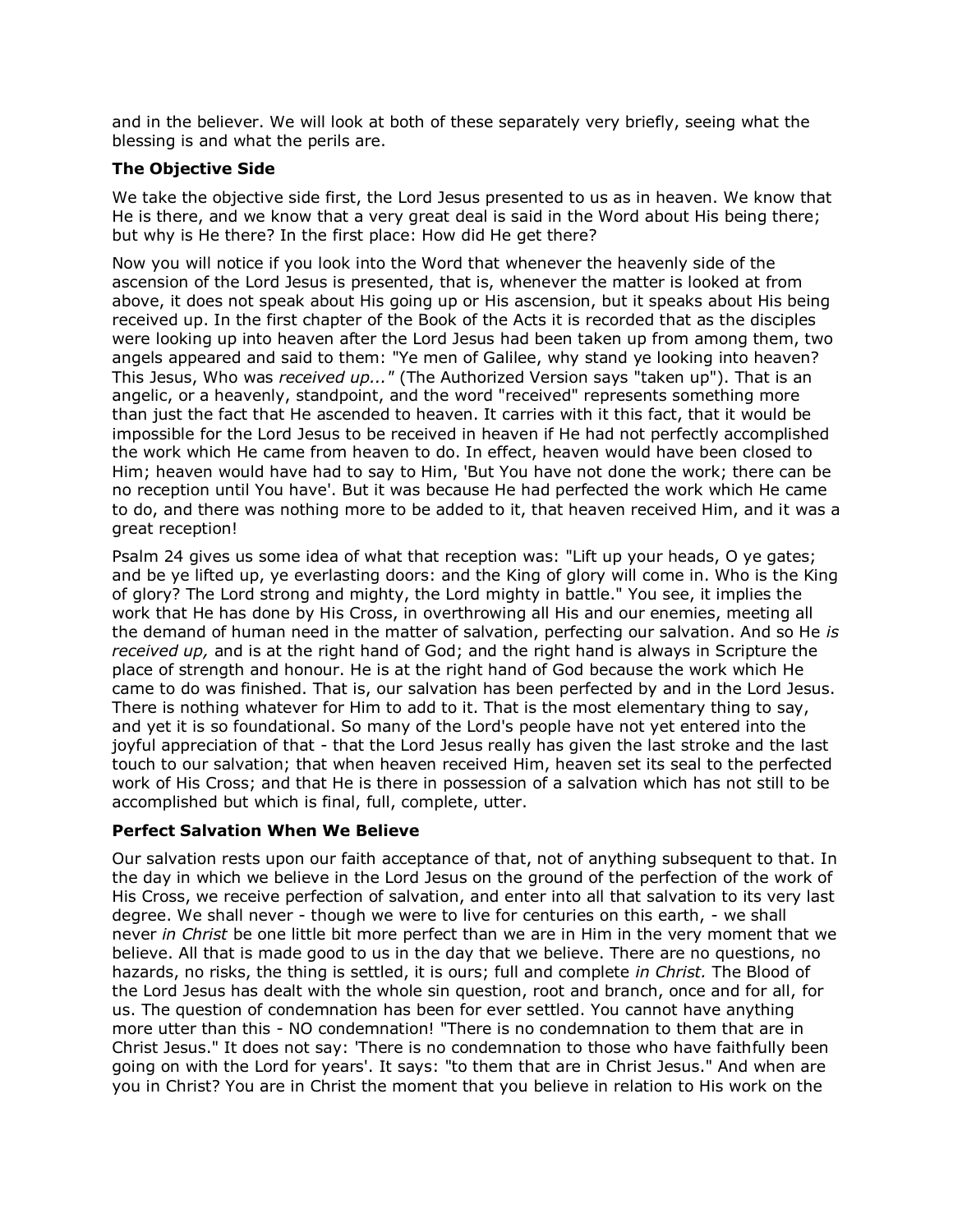Cross for your salvation, and in that very moment you enter into the place of NO CONDEMNATION, and freedom from condemnation cannot be more complete than that.

The tremendously important thing is for us to have that settled in our own hearts. We are saved, we are forgiven, we are delivered from condemnation. *In Christ* we are perfect. He is our perfection, and that perfection of His is ours through faith. The people who have the purest, clearest, fullest heart-grasp of that are the happiest people, the people who know joy. The people who have not grasped that are disturbed people, they have not the fullness of joy, they are always afraid, anxious, worrying about their salvation, doubting; and the enemy plays many tricks with people who have not settled that once and for all.

Now that is the blessed truth of what is objective in salvation for the believer as *in Christ.* I am so glad that He is in heaven "far above all" with this matter. If He were here in this world I might think that anything could happen: but He is not, nor is He in any realm where anything can happen; He is beyond all happenings in the matter of salvation. That salvation of ours in its perfection has been put beyond the reach of anything that can throw a doubt upon it, or raise a question about it - beyond the touch of anything that can bring it into uncertainty.

# **The Perils of the Objective Apprehension**

But there are perils associated even with that blessed truth, because it is only one side of the truth. It is the first side; it is the thing which must come first, but it is only one side, and therefore it is just possible to make salvation one-sided by putting all the emphasis upon that and not giving due place to the other side.

#### *1. The Peril of Shallowness*

What are some of the perils? Well, we begin with the simplest, the peril of superficiality, of shallowness. What Christ has done for us may be a matter of very great joy and rejoicing and satisfaction; but contentment in that realm and with that side alone may just prevent that deep work which is necessary, which comes by the complementary side of the truth of Christ's work, the subjective. Thus it is found that many people, who are rejoicing to the full in the finality of their salvation *in Christ*, are living very much upon the surface, and not learning a very great deal about the deeper realities and fuller meaning of Christ. That is the first and perhaps the simplest form of peril.

#### *2. The Peril of Delayed Maturity*

Closely related to this is the peril of making the Christian life static, settled, where it has reached the point of accepting all the objective truth by faith and staying there, and not going on beyond that in spiritual experience. The truth is there, but it is objective, external, although there is great joy, and assurance in the heart; but the Christian life has stopped with that, it has settled down. That is a very real peril, and you find it marking a great many of the Lord's people. Their attitude is, "I am saved, nothing has to be added or can be added to my salvation; I need have no more doubt of my salvation, I am accepted *in Christ*, and I am perfect in Him; what more do I need? I just rest upon that and enjoy that day by day." Well, that is very good, but you see it can bring a check, so that you live on one side of things, and the whole of the Christian life stops there.

#### *3. The Peril of Contradiction*

There is a further peril into which some fall who have apprehended in a very true and blessed way the greatness of the salvation which Christ has accomplished as theirs. Because they know that the question of salvation is eternally settled, and there is no room whatever for any doubts or fears, and nothing can ever alter the fact; and that their salvation does not rest for a moment upon anything that they are or do, but upon what He is and has done, - all of which is undeniably true; nevertheless, because they are perfectly sure and have no doubts whatever, there is found a lack of sympathy and they become hard, cold,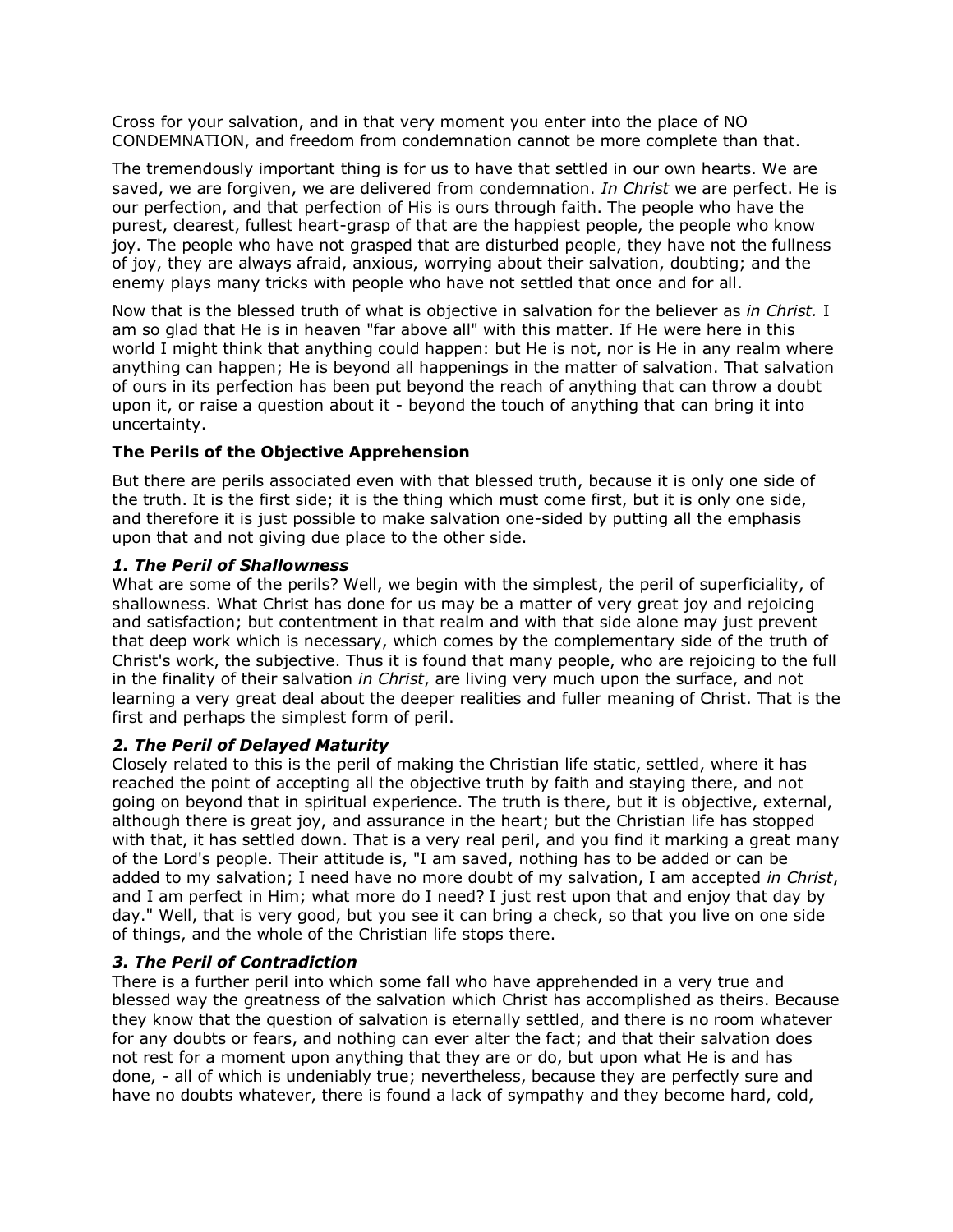and legal. Sometimes they become cruel, and too often inconsistencies arise in the life; that is, their attitude says in effect, "I am saved, it does not matter what I do, I shall never be lost." They would never dream of saying that in so many words and yet very often it works out that way, that their very certainty of salvation opens the door for inconsistencies and contradictions in their lives which never reach their conscience, simply because they say they have no more conscience of sin, that the conscience has been once purged, and so one should never be troubled with conscience again; salvation is absolute, nothing can touch it. Subtly, imperceptibly, without their reasoning or thinking, that attitude does creep in and you find with some that if you bring home to them certain things in their lives which you see to be glaring inconsistencies they will hardly believe them, they will possibly repudiate them, or simply say, "well, nothing alters the fact of my salvation." Life is thus thrown into an unbalanced state, and the peril comes right in with the very fact of the fullness and finality of salvation.

# *4. The Peril of Truth Taking the Place of Life*

There is another peril; it is that of making progress a matter of truth rather than of life. Progress, of course, is recognized as necessary. No true believer would sit down and say, "Well, now there is no more progress to be made." But for many who have so strongly taken up the position upon the objective work of the Lord Jesus in its perfection, the matter of progress is not a matter of life, it is rather a matter of truth; that is, to know more rather than to become more. Thus you find that a very great many who are in that position have advanced tremendously in their knowledge of truth, but they know a great deal more than they are, and somehow or other their own spiritual growth in Christlikeness has not kept pace by any means or in any proper proportion to their progress in the knowledge of things about Christ. That is a danger which comes in with this very thing of which we are speaking.

# *5. The Peril of Missing the Prize*

Then this further peril - that of giving less importance to the prize than should be given to it. Salvation is not the prize. Salvation never was a prize. You can never win or earn salvation; it is a free gift. But to settle down with salvation in its fullness and its finality means for a great many a failure to recognize that there is a prize - that of which the Apostle Paul spoke when he said: "I press on towards the goal unto the prize of the upward calling..." (Phil. 3:14). There is something more than salvation, something related to the Lord's full purpose in glory, something related to the ultimate full manifestation of the Lord in His people; and that is not simply that they are saved people, but that they have *attained* (and Paul uses that word) unto something. Paul was never in fear of losing his salvation. When he said: "Lest... after that I have preached to others, I myself should be rejected" (I Cor. 9:27), he was not thinking of losing his salvation, but he was aware that there was something that he could miss; he could fall short of something, that which he called "the prize"; and he related to its attainment a growth in his spiritual life: "Not that I... am already made *perfect."* If we settle down in the attitude that says, "My salvation is perfect, complete, and final in Christ. Nothing can be added to it and I rejoice in that" - this may well mean that we give less importance to the prize than we ought to give.

So you see there are perils which come in with what is perhaps the greatest of the blessings.

# **The Subjective Side**

That does not cover all the ground, but it must be enough on that side for the moment. We turn just for a moment to the other side - Christ in us, or the subjective work of Christ. What does Christ in us mean? We know from the Word that it means conformity to the image of Christ. Paul uses the phrase: "Until Christ be (fully) formed in you" (Gal. 4:19). In salvation we have everything as to our own perfection in Him. When we receive Christ we receive within us *potentially* all that is in Him as to His present character - not only His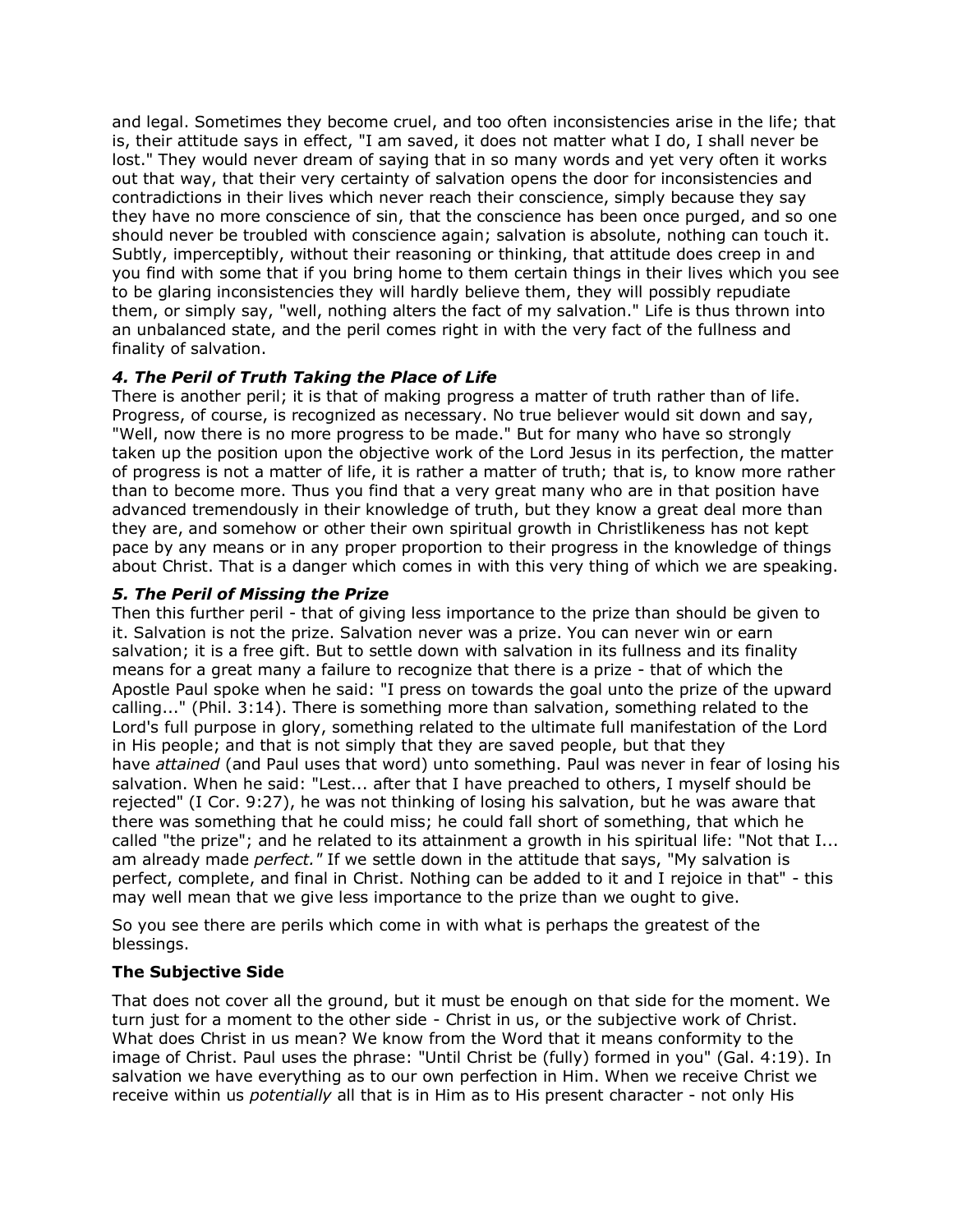position but His character, mark you. It is not WHERE He is but WHAT He is. It is not now what He possesses but what He IS. He possesses our salvation, but we know what He is, and "when He shall appear, we shall be like Him; for we shall see Him as He is" (I John 3:2). So that all that He has given to us potentially when we believed is there to be developed; and, as Paul says, Christ is to be fully formed in us, and we are to be conformed to the image of God's Son. That is a very wonderful thing. It is: "Christ in you, the hope of glory." Christ in us means that eventually we shall be like Him to the full. But this is not the FACT of our being saved, this is the OBJECT of our being saved. This is not salvation in its fundamental and initial meaning; this is salvation in its outworking to its full meaning, the image of Christ, God's Son.

# **Identification with Christ**

How do we accept that? We accept that by recognizing the second side of Calvary's work. The one side - the objective - is what Christ has done for us, apart from us, in His own Person. We accept this other side of conformity to His image - the subjective by accepting that Christ not only did that FOR us but AS us*,* that is, representatively. We come to Romans 6 and recognize that when Christ died we died, when Christ was buried we were buried, when Christ was raised we were raised. That is His representative work. Now we accept all that in simple faith at the beginning; but, mark you, that does not become operative in any full measure until the objective side has been settled. *There must be a settlement, definitely, positively, finally, that our salvation in Christ is perfect and complete, before there can be any full measure of the out-working of Christ in our hearts. The Lord must have that basis upon which to work.*

This is where the danger comes in with a great blessing. Oh! it is a great revelation, a wonderful unveiling, that God has chosen to make us like Christ - not only to save us with a perfect salvation so that the question of sin and condemnation is answered finally and for ever, but to conform us to the image of His Son; what a revelation, what a blessing! Yes, but God cannot do that second thing until the first thing is settled, because it is in that realm that there is unspeakable peril. What is the peril? It is this.

# **The Peril of the Subjective Apprehension**

If the Lord were to get to work to empty us of ourselves in order to make room for the Lord Jesus; to show us ourselves in order to show us the Lord Jesus; to make us to know what we are in ourselves in order to make us know what Christ is in us; to make us know our weakness in order to make Christ's strength perfect in it; to make us know our foolishness in order to make Christ as our wisdom, perfect in us; if He were to start to do that and the question of our salvation were not settled, the devil would jump in at once and use God's very work against us, and when the Lord was dealing with us to make room for His Son, the devil would begin to say: "You are under condemnation, God is against you, these very dealings of God with you are proofs that your salvation is not certain." And so it is with a great many in whom the Lord begins to work out things. They allow the enemy to jump in and take hold of the very work of God and turn it against God, by bringing up doubts in their hearts as to their salvation.

Do you see that? So often that is done, and the peril is there, running right alongside of the greatest blessing all the time. It is thus that the enemy tries to use God's truth against God.

Now the subjective side of God's work demands for its effective outworking that we are settled once and for all as to our salvation; that comes first! If you have only the one side; the objective, and all your emphasis is upon that, you may be shallow and you may not grow spiritually. If you dwell only on the subjective, you become introspective and begin to doubt your salvation; your eyes are always turned in upon yourself, and the result is that you begin to look for something in yourself that can commend itself to God; and therein lies